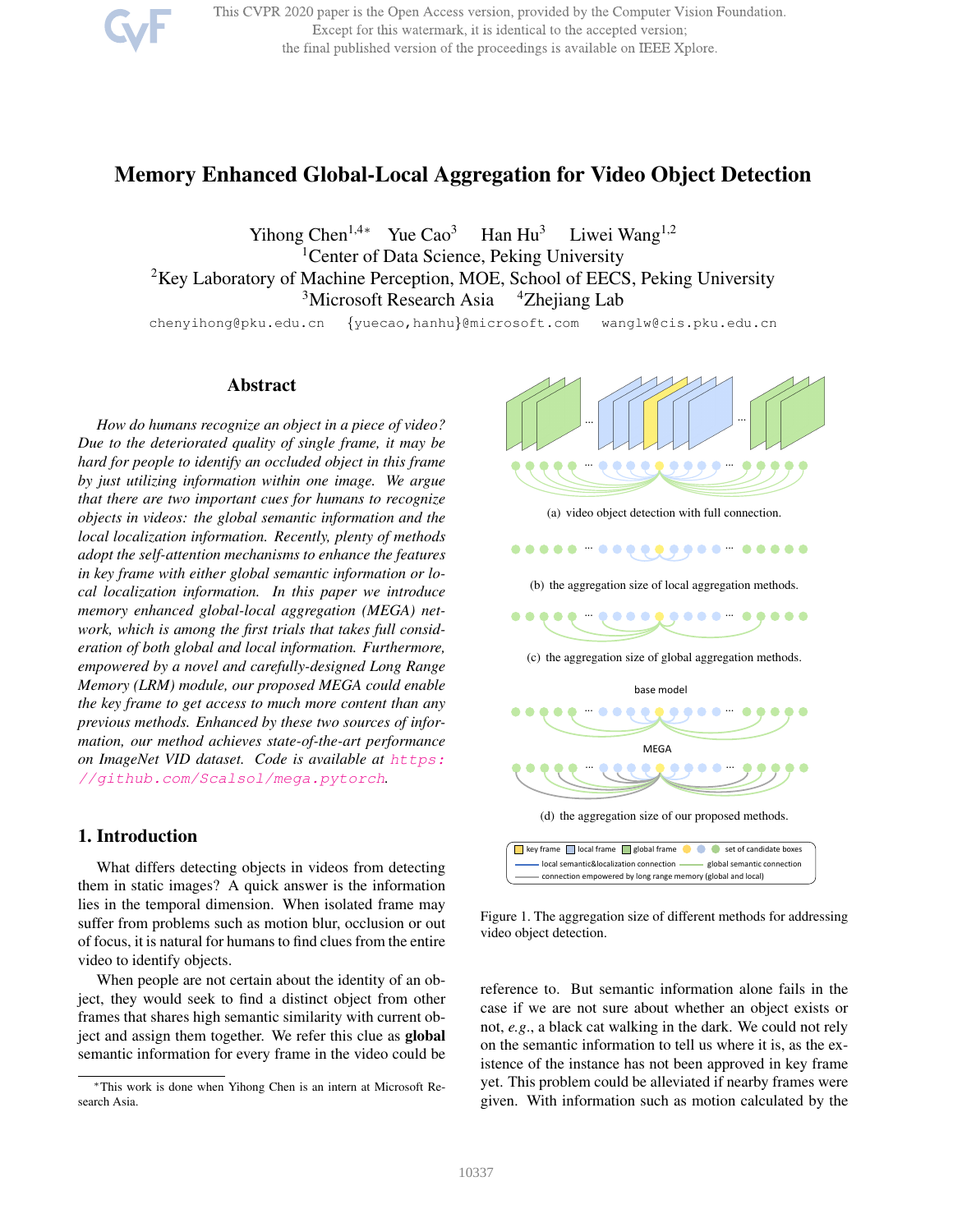difference between nearby frames, we could localize the object in key frame. We refer this source of information as local localization information. To be general, people identify objects mainly with these two sources of information.

Consequently, it is direct to borrow this idea from human to enhance the video object detection methods with the information inside the whole video, just as shown in Figure  $1(a)$ . However, due to the huge amount of boxes exist in the whole video, enhancement with the information in the entire video is infeasible. This motivates us to perform approximation while keeping a balance between efficiency and accuracy. Recent methods towards solving video object detection could be viewed as different approaches of approximation and can be classified into two main categories: local aggregation methods and global aggregation methods. Methods like [36, 9, 27, 1, 7] consider utilizing both semantic and localization information in a short local range just as shown in Figure  $1(b)$ . On the other hand, [30, 6, 23] just consider the semantic impact between boxes, as shown in Figure  $1(c)$ . Unfortunately, none of these methods takes a joint view of both local and global information. We refer this as the *ineffective* problem.

Another problem existing in recent works is the size of frames for aggregation, which means the amount of information the key frame could gather from. In previous stateof-the-art methods [36, 9, 27, 1, 7, 30], only 20-30 reference frames are selected, which lasts only 1-2 seconds, for feature aggregation. This is also illustrated in Figure  $1(b)$  and  $1(c)$ . We argue that the size of aggregation at this scale is an *insufficient* approximation of either local influence or global influence, to say nothing of Figure  $1(a)$ .

In this paper, we present Memory Enhanced Global-Local Aggregation (MEGA) to overcome the aforementioned *ineffective* and *insufficient* problem. Specifically, MEGA augments candidate box features of key frame by effectively aggregating global and local information.

MEGA is instantiated as a multi-stage structure. In the first stage, MEGA aims to solve the *ineffective* problem by aggregating both global and local information to key frames. However, just as shown in the top half of Figure  $1(d)$ , the available content is still quite limited. So in the second stage, we introduce a novel *Long Range Memory (LRM)* module which enables key frame to get access to much more content than any previous methods. In particular, instead of computing features from scratch for current key frame, we reuse the precomputed features obtained in the detection process of previous frames. These precomputed features are cached in *LRM* and builds up a recurrent connection between current frame and previous frames. Unlike traditional memory, please note that these cached features are first enhanced by global information, which means current key frame is able to access more information not only locally, but also globally. The aggregation size is shown in the bottom half of Figure  $1(d)$ . By introducing *LRM*, a great leap towards solving the *insufficient* problem is achieved while remaining simple and fast.

Thanks to the enormous aggregation size of MEGA empowered by *LRM*, we achieve 85.4% mAP on ImageNet VID dataset, which is to-date the best reported result.

# 2. Related Work

Object Detection from Images. Current leading object detectors are build upon deep Convolutional Neural Networks (CNNs) [17, 24, 25, 14, 3] and can be classified into two main familys, namely, anchor-based detectors (*e.g*., R-CNN [11], Fast(er) R-CNN [10, 21], Cascade R-CNN [2]) and anchor-free detectors (*e.g*., CornerNet [18], ExtremeNet [34]). Our method is built upon Faster-RCNN with ResNet-101, which is one of the state-of-the-art object detector.

Object Detection in Videos. Due to the complex manner of video variation, *e.g*., motion blur, occlusion and out of focus, it is not trivial to generalize the success of image detector into the video domain. The main focus of recent methods [16, 12, 37, 36, 35, 9, 27, 1, 31, 7, 30] towards solving video object detection is improving the performance of per-frame detection by exploiting information in the temporal dimension. These methods could be categorized into local aggregation methods and global aggregation methods.

Local aggregation methods [37, 36, 35, 9, 27, 1, 31, 7] primarily utilize information in local temporal range to aid the detection of current frame. For example, FGFA [36], MANet  $[27]$  utilize optical flow predicted by FlowNet  $[8]$  to propagate features across frames. Methods like STSN [1], STMN [31] directly learn to align and aggregate features without optical flow. Besides of these pixel-level aggregation methods, RDN [7] based on Relation Network [15] directly learns the relation among candidate boxes of different frames in a local range to enhance the box-level features.

Global aggregation methods [30, 6, 23] seek to enhance the pixel or box features directly with semantic information. Unlike optical flow or position relationship between boxes that depend on locality in temporal range to some extent, semantic similarity is somewhat independent of temporal distance. However, on the one hand getting rid of locality could enable model utilizing rich information beyond a fixed temporal window, on the other hand the lack of locality information would introduce weakness when localizing.

Unlike these methods that separately view video object detection globally or locally, MEGA seeks to take full merit of both local and global aggregation to enhance the feature representation. Moreover, enabled by memory, information from longer content could be utilized.

Information Aggregation beyond Local Range. Like our method that tries to aggregate information beyond a small local range,  $[29, 20, 28, 33]$  share a similar spirit and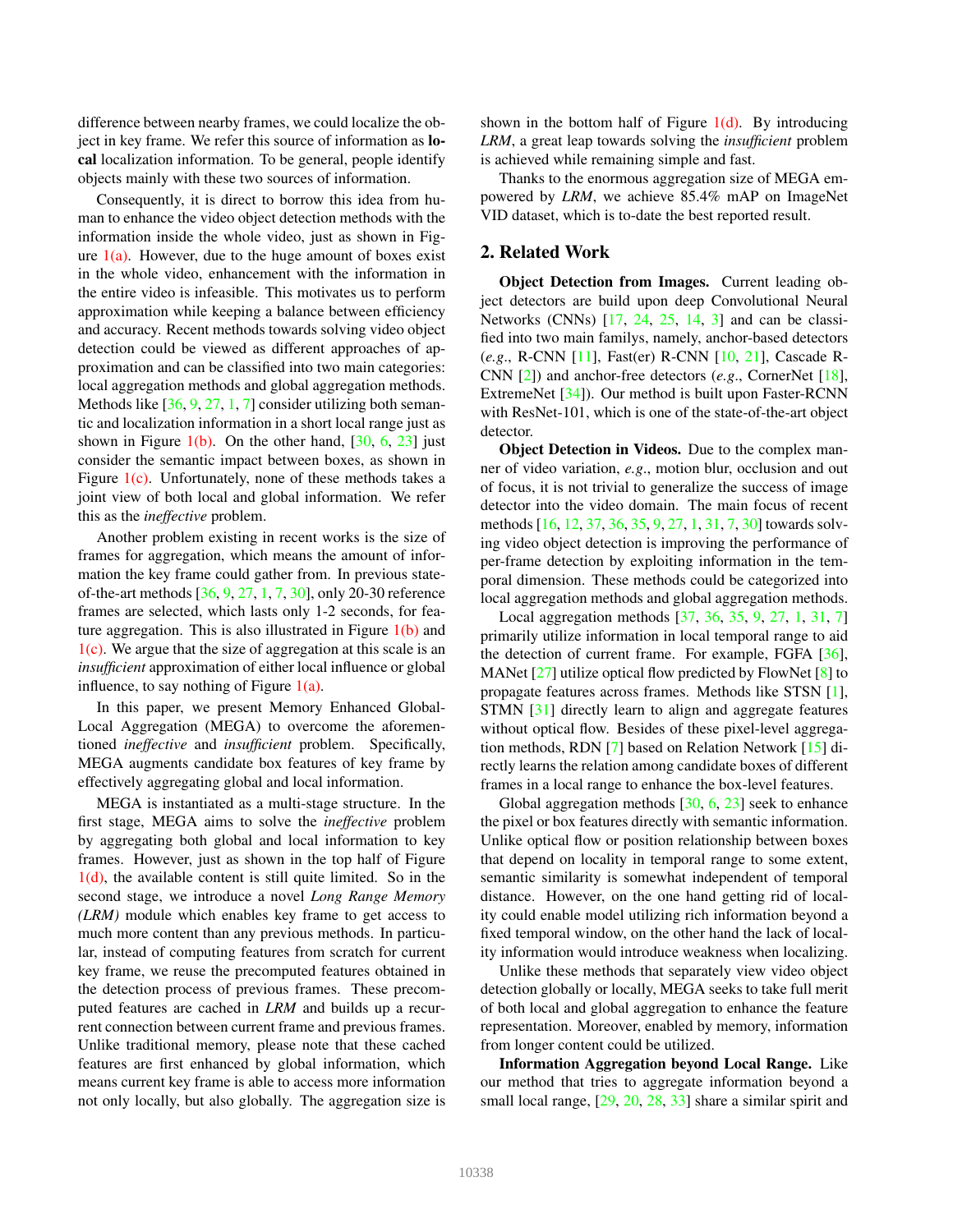shows superior results in different areas. [29] also tries to aggregate information both globally and locally, however their "global" is just a larger local range while our "global" is the whole video. [20] keeps a carefully designed memory to aid video segmentation while ours memory is simpler and already efficient. [28] shares a similar relation aggregation module with ours. However how this module is instantiated is not the main focus of our work.

# 3. Method

In this section, we will elaborate how we devise MEGA to enable the whole architecture to fully utilize both global and local information. To be specific, MEGA first aggregates selected global features to local features and afterwards, these global-enhanced local features together with a novel *Long Range Memory (LRM)* module aggregate longer content of global and local information into key frame for better detection. An overview is depicted in Figure 2(b).

## 3.1. Preliminary

The goal of video object detection is to give detection results for every frame of video  $\{I_t\}_{t=1}^T$ . Suppose the current frame to be detected is  $I_k$  and  $B_t = \{b_t^i\}$  denotes the candidate boxes generated by RPN at each frame  $I_t$ . All candidate boxes in adjacent frames  $\{I_t\}_{t=k-\tau}^{k+\tau}$  are grouped together to form the local pool, that is,  $\mathbf{L} = \{B_t\}_{t=k-\tau}^{k+\tau}$ . For global features, we randomly shuffle the ordered index sequence  $\{1, \ldots, T\}$  to obtain a shuffled index sequence S, then we sequentially select  $T_g$  frames and group all boxes in them to form the global pool. It could be denoted as  $G = \{B_{S_i}\}_{i=k}^{k+T_g-1}$ . At last, a novel long range memory module M stores intermediate features produced in the detection process of previous frame is introduced to allow the key frame to exploit cached information, leading to an ability of modeling longer-term global and local dependency. Our ultimate goal is to give classification and regression results to all candidate boxes  $B_k$  in the key frame with the help of L, G and M.

Furthermore, we represent each box  $b^i$  with its semantic feature  $f_i$  and localization feature  $g_i$ .  $g_i$  represents both the spatial information (*i.e*., height, width, center location) and the temporal information (*i.e*., the frame number).

Relation Module. The operator that we choose to mine the relationship between boxes is the relation module introduced in [15] which is inspired by the multi-head attention [26]. Given a set of boxes  $B = \{b_i\}$ , object relation module is devised to enhance each box  $b_i$  by computing M relation features as a weighted sum of semantic features from other boxes, where M denotes the number of heads. Technically, the  $m$ -th relation features of  $b_i$  is computed as

$$
f_{R}^{m,*}(b_i, B) = \sum_{j} \omega_{ij}^{m,*} \cdot (W_{V}^{m} \cdot f_j), \ \ m = 1, \cdots, M, \ \ (1)
$$

where  $W_V^m$  is a linear transformation matrix. The relation weight  $\omega_{ij}^{m,*}$  indicates the impact between  $b_i$  and  $b_j$  measured with semantic features  $f$  and probably localization features g. Here  $* \in \{L, N\}$  denotes whether the localization features g is incorporated in  $\omega$ , where L means incorporated and N means not. As localization features between two distant boxes in the temporal dimension are redundant and may harm the overall performance, we design the location-free version urging the relation module to focus only on semantic features. Notice that unlike [15, 7], temporal information is also contained in our localization features to distinguish the impact of boxes from different frames. This temporal information is incorporated in  $\omega$  in a relative manner as in  $[5]$ .

Finally, by concatenating all  $M$  relation features and its original feature, we obtain the output augmented feature:

$$
f_{rm}^{*}(b_{i}, B) = f_{i} + \text{concat}\left[\left\{f_{R}^{m,*}(b_{i}, B)\right\}_{m=1}^{M}\right], \quad (2)
$$

where  $* \in \{L, N\}$  and the meaning is the same as before.

After the augmented feature is produced, we additionally append a non-linear transformation function  $h(\cdot)$  implemented as a fully-connected layer and ReLU after it.

Further, We could extend the relation module to modeling the relationship between two sets of boxes. For convenience, we use notation  $f_{rm}^*(B, P)$  to represent the collection of all augmented proposal features, *i.e.*,  $\{f_{rm}^{*} (b_i, P)\},$ which means all the bounding boxes in B are augmented via the features of bounding boxes in P.

### 3.2. Memory Enhanced Global-Local Aggregation

Global-Local Aggregation for *ineffective* problem. First we will elaborate how we design the network by aggregating global and local features together to address the *ineffective* problem, which means separately considering global or local information. We denote this architecture as *base model* and it is depicted in Figure 2(a).

Specifically, the global features from G are aggregated into L at first. The update function could be formulated as:

$$
\mathbf{L}^g = \mathcal{N}_g(\mathbf{L}, \mathbf{G}),\tag{3}
$$

where  $\mathcal{N}_q(\cdot)$  is a function composed of stacked locationfree relation modules and  $L^g$  denotes the final globalenhanced version of L after this function. As our aim is to fully exploit the potential of global features to enhance local features, we iterate the relation reasoning in a stacked manner equipped with  $N<sub>g</sub>$  relation modules to better characterize the relations between G and L. To be specific, the calculation process in the  $k$ -th relation module is given as:

$$
\mathbf{L}^{g,k} = f_{rm}^{N}(\mathbf{L}^{g,k-1}, \mathbf{G}), \quad k = 1, ..., N_g, \quad (4)
$$

where  $f_{rm}^{N}(\cdot)$  denotes location-free relation module, defined in Eq (2) and  $\mathbf{L}^{g,0} = \mathbf{L}$  denotes the input of the first relation module. Latter relation module takes the output from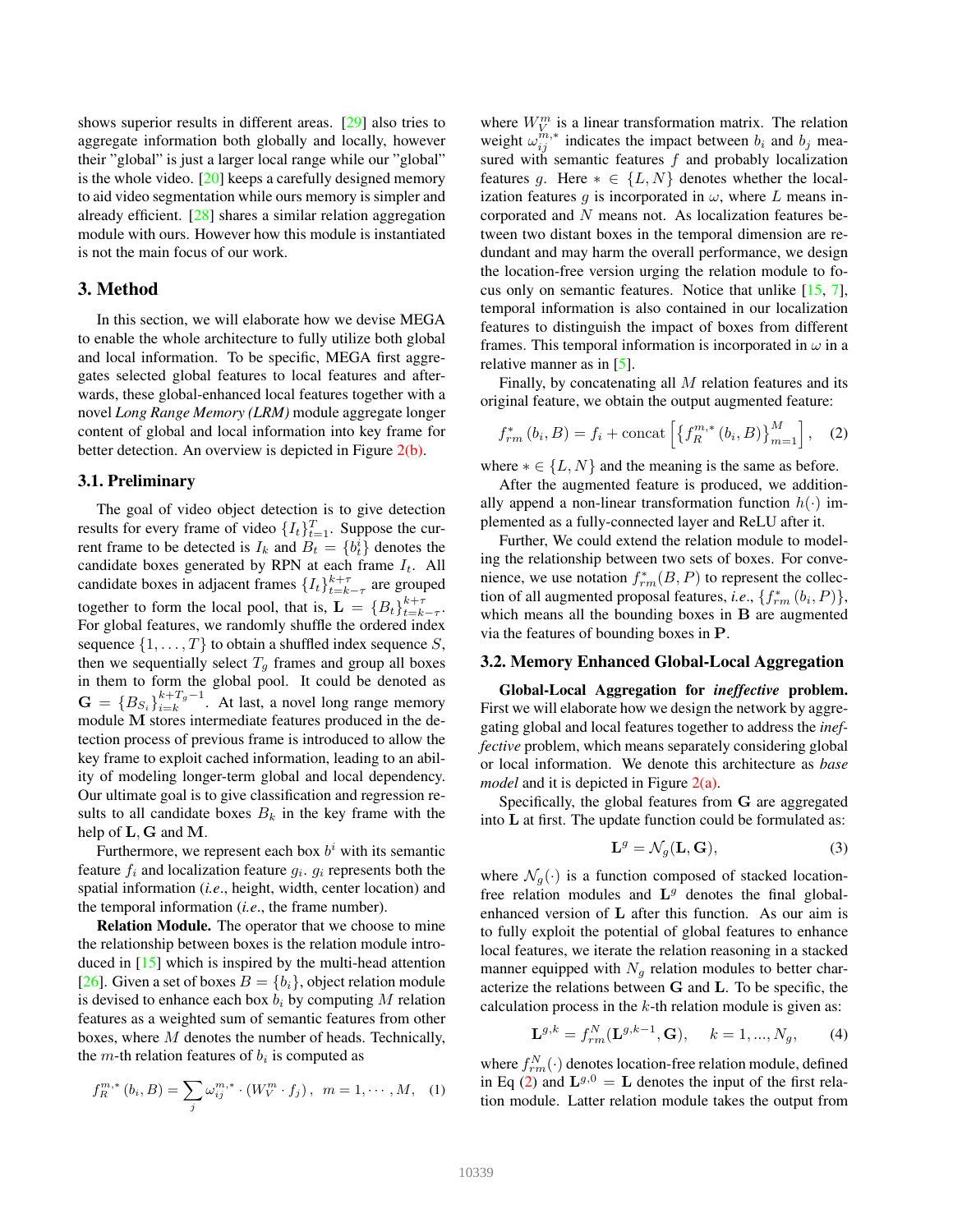

Figure 2. An overview of *base model* and our proposed MEGA. For the purpose of illustration convenience, the key frame is placed on the very right. (a) base model with local pool size  $T_l = 4$ , global pool size  $T_q = 4$ , local aggregation stage  $N_l = 2$ : we first aggregate global information from G into L (in blue box). In practice, this stage is instantiated as a stack of  $N_q$  location-free relation modules. After that,  $N_l$  location-based relation modules are utilized to mine the complex spatial-temporal information underlies  $\bf{L}$  (in orange box). As can be seen, one frame is only capable to gather information from  $T_l$  local reference frames and  $T_g$  global reference frames. (b) our **proposed MEGA** with memory size  $T_m = 3$ : the introduced novel long range memory module M (in gray box) enables the key frame could get information from far more frames than *base model*. M caches precomputed intermediate features of local aggregation stack of previous frames. By utilizing these cached information and the recurrent connection empowered by M, one frame is able to access information from totally  $N_l \times T_m + T_l = 10$  local reference frames and  $N_l \times T_m + T_g = 10$  global reference frames at this time, which is a great improvement over  $T_l = 4$  and  $T_g = 4$  of *base model*. Additionally, as the cached information do not need any update, this makes the introduced computation overhead low. After the final enhanced features of current frame are produced, they will be propagated into traditional RCNN head to give classification and regression result.

previous relation module as input. Finally, the output of the  $N_g$ -th relation module is taken as  $\mathbf{L}^g$ .

After the global features are aggregated into local features, we then seek to utilize semantic and localization information underlies these local features to further enhance themselves. To achieve this, a stack of  $N_l$  location-based relation modules is adopted. Technically, the overall function could be summarized as:

$$
\mathbf{L}^l = \mathcal{N}_l(\mathbf{L}^g),\tag{5}
$$

where  $L<sup>l</sup>$  represents the final enhanced version of local pool. We decompose the whole procedure of  $\mathcal{N}_l(\cdot)$  in below. The computation pipeline in the  $k$ -th relation module is similar with its counterpart in  $\mathcal{N}_g(\cdot)$ :

$$
\mathbf{L}^{l,k} = f_{rm}^{L}(\mathbf{L}^{l,k-1}, \mathbf{L}^{l,k-1}), \quad k = 1, ..., N_l,
$$
 (6)

where  $f_{rm}^{L}(\cdot)$  denotes location-based relation module and we adopt  $\mathbf{L}^g$ , the global-enhanced version of  $\mathbf{L}$ , as the input of the first location-based relation module.  $\mathbf{L}^{l,N_l}$  is taken as the output enhanced pool  $\mathbf{L}^l$ . After the final update is done, all box features in  $\mathbf{L}^l$  that belong to the key frame will be extracted and be propagated through traditional RCNN head to give classification and regression result. These extracted features is denoted as C.

Long Range Memory for *insufficient* problem. With *base model*, a single frame is able to aggregate totally  $T<sub>g</sub>$ 

frames of global features and  $T_l$  frames of local features as shown in Figure  $2(a)$ , which is a big step towards solving the *ineffective* problem. But the *insufficient* problem, which stands for the size of frames for key frame to aggregate is too small, is still leaving untouched until now. This problem can be naively solved by increasing  $T_g$  and  $T_l$  to approach the length of the video if infinite memory and computation is available. However, this is infeasible because the resource is limited in practice.

So how could we solve the *insufficient* problem while keeping the computation cost affordable? Inspired by the recurrence mechanism introduced in [5], we design a novel module named *Long Range Memory (LRM)* to fulfill this target. To summarize, *LRM* empowers *base model* to capture content from much longer content, both globally and locally, by taking full use of precomputed features. We name this memory enhanced version as MEGA. We refer readers to Figure  $2(b)$  for an overview of how MEGA works.

To see the defect of *base model*, suppose  $I_{k-1}$  and  $I_k$ are two consecutive frames. When we shift the detection process from  $I_{k-1}$  to  $I_k$ , we discard all intermediate features produced by the detection on  $I_{k-1}$ . So the detection process of  $I_k$  could not take any merit of the detection process of  $I_{k-1}$ , though they are consecutive in the temporal dimension. Every time we move to a new frame, we need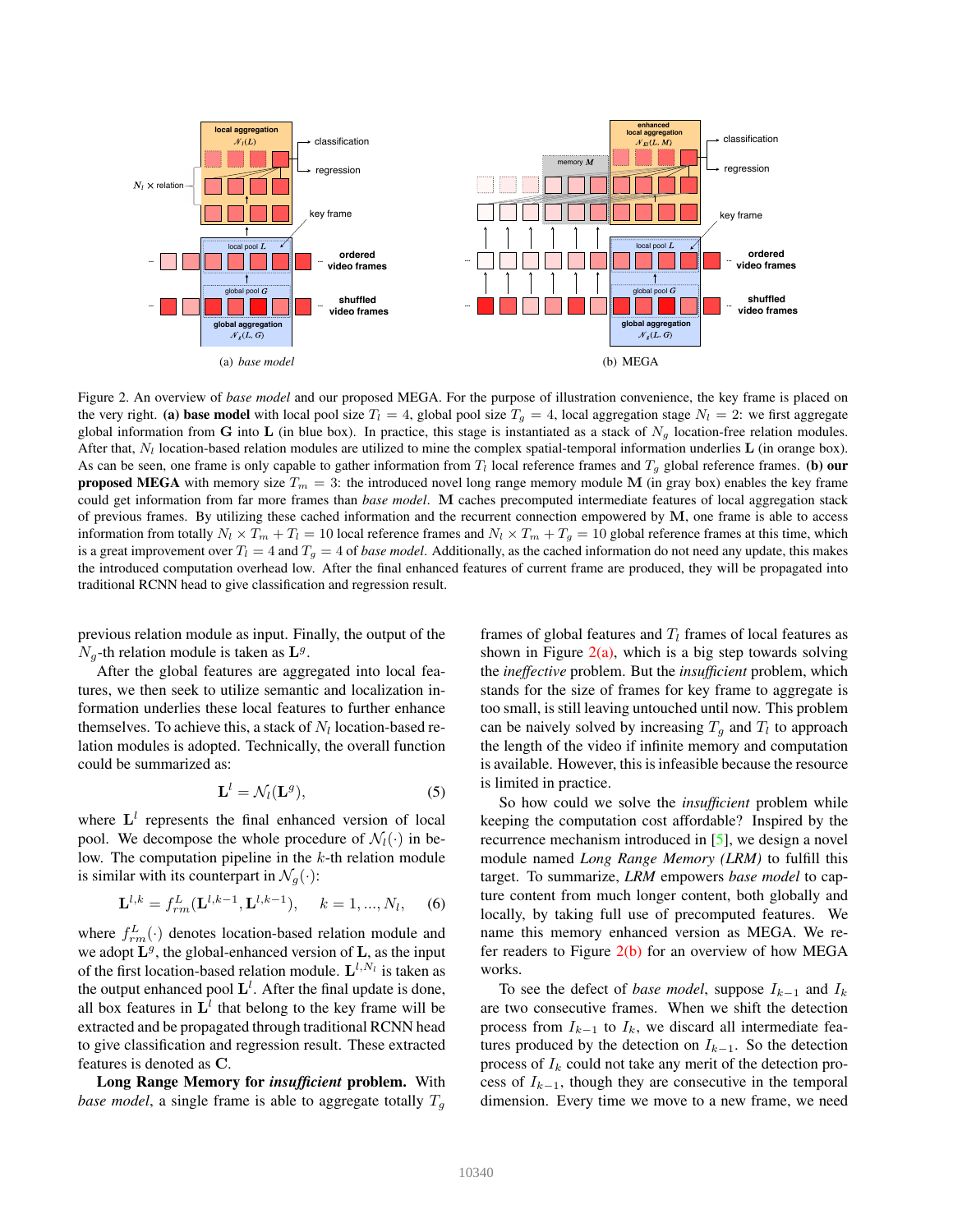#### Algorithm 1 Inference Algorithm of MEGA

1: **Input:** video frames  $\{I_t\}$  of length T 2: Initialize: long range memory M to be empty 3: for  $t = 1$  to  $\tau + 1$  do 4:  $B_t = \mathcal{N}_{RPN}(I_t)$  // generate candidate boxes of  $I_t$ 5: end for 6: // shuffle the frame index for random global feature selection 7:  $S = \text{shuffle}(1 \dots T)$ 8: for  $t = 1$  to  $T_g$  do 9:  $B_{S_t} = \mathcal{N}_{RPN}(I_{S_t})$ // generate candidate boxes of  $I_{S_t}$ 10: end for 11: for  $k = 1$  to  $T$  do 12:  $\mathbf{L} = \{B_t\}_{t=k-\tau}^{k+\tau}$ // form local pool with adjacent frames 13:  $\mathbf{G} = \{B_{S_t}\}_{t=k}^{k+T_g-1}$ // form global pool with random frames 14:  $\mathbf{L}^g = \mathcal{N}_q(\mathbf{L}, \mathbf{\overline{G}})$  // global agg. stage with Eq (3) 15:  $\mathbf{L}^l = \mathcal{N}_{El}(\mathbf{L}^g, \mathbf{M})$ <br>16:  $\mathbf{C} = \text{Select-}I_k(\mathbf{L}^l)$  $\frac{M}{R}$  enhanced local agg. stage with Eq (7)  $\mathbf{C} = \text{Select-}I_k(\mathbf{L}^l)$ // extract enhanced features of key frame  $I_k$ 17:  $\mathbf{D}_k = \mathcal{N}_{RCNN}(\mathbf{C})$  // detect on the key frame 18: Update(M,  $\mathbf{L}_{k-\tau}^{l,*}$ ) // update the long range memory 19:  $\mathbf{B}_{k+\tau+1} = \mathcal{N}_{RPN}(I_{k+\tau+1})$ 20:  $$ 21: end for 22: **Output:** The final detection result of the video:  $\{D_k\}$ 

to recompute everything from the very start. This motivates us to memorize precomputed features to allow current frame to exploit more information in the history. In practice, besides utilizing information from adjacent frames  ${I_t}_{t=k-\tau}^{k+\tau}$ , long range memory M of size  $T_m$  would additionally provide features of  $T_m$  frames of information ahead of adjacent frames, namely  $\{I_t\}_{t=k-\tau-T_m}^{k-\tau-1}$ , to help detecting on  $I_k$ .

To be specific, after detection process for  $I_{k-1}$  is done, Unlike in *base model* where we discard all features computed in the detection process, at this time intermediate features of  $I_{k-\tau-1}$ , the first frame of adjacent frames of  $I_{k-1}$ , would be cached in long range memory M. That means, as our local aggregation function  $\mathcal{N}_l(\cdot)$  defined in Eq (5) is composed of a stack of  $N_l$  relation modules and  $\mathbf{L}^{l,i}, i \in$  $\{0, N_l\}$  is the features enhanced after the *i*-th relation module  $(i = 0$  denotes the input), we would extract and store all level of features of  $I_{k-\tau-1}$ , namely  $\mathbf{L}_{k-\tau-1}^{l,i}$ ,  $i \in \{0, N_l\}$ in M. Concretely, M is of  $N_l + 1$  levels where  $M^i$  caches  $\mathbf{L}_{k-\tau-1}^{l,i}$ . Every time the detection process is done for a new frame, features corresponding to the first frame of adjacent frames of this new frame would be added into M.

By introducing M and reusing these precomputed features cached in it, we could enhance our local aggregation stage to incorporate the information from M for detection at  $I_k$  and latter frames. The enhanced version of local aggregation could be summarized as

$$
\mathbf{L}^l = \mathcal{N}_{El}(\mathbf{L}^g, \mathbf{M})\tag{7}
$$

Like  $\mathcal{N}_l(\cdot)$ ,  $\mathcal{N}_{El}(\cdot)$  is also build upon a stack of  $N_l$ location-based relation module while taking the impact of M into consideration:

$$
\mathbf{L}^{l,k} = f_{rm}^{L}(\mathbf{L}^{l,k-1}, [\mathbf{L}^{l,k-1}, \mathbf{M}^{k-1}]), k = 1, ..., N_l,
$$
 (8)

where  $[\cdot, \cdot]$  indicates the concatenation of two information pools. Compared to the standard update function, the critical difference lies in the formation of the reference pool. Like in *base model*, after the final update is done, C will be extracted and be propagated through traditional RCNN head to give classification and regression result of current key frame. The detailed inference process of MEGA is given in Algorithm 1.

To what extent does *LRM* address the *ineffective* and *insufficient* approximation problem? By appending long range memory M of size  $T_m$ , a direct increase of  $T_m$  in feature number is obvious. But the increase of sight is far beyond this number. Please note that our enhanced local stage is of  $N_l$  stacks, thanks to the recurrent connection introduced by M, the key frame could gather information from additional  $T_m$  frames every time we iterate the relation reasoning just as shown in Figure  $2(b)$ . The last and most importantly, as the cached features of every frame are first enhanced by different set of global features, long range memory does not only increase the aggregation size locally, but also globally. To summarize, model with  $N_l$ -level enhanced local aggregation stage could gather information from totally  $N_l \times T_m + T_l$  local reference frames and  $N_l \times T_m + T_g$ global reference frames, where  $T_l, T_g, T_m$  denotes the size of local pool, global pool and memory, respectively. It is a great leap towards  $T_l$  and  $T_g$  in the *base model*. With this hugely enlarged aggregation size, we argue the *ineffective* and *insufficient* problem is better addressed by our model while not increasing the running time too much. This is further justified by the superior experimental results shown in Table 1 in Section 4.

# 4. Experiments

## 4.1. Dataset and Evaluation Setup

We evaluate our proposed methods on ImageNet VID dataset [22]. The ImageNet VID dataset is a large scale benchmark for video object detection task consisting of 3,862 videos in the training set and 555 videos in the validation set. 30 object categories are contained in this dataset. Following protocols widely adopted in [36, 37, 27, 35], we evaluate our method on the validation set and use mean average precision (mAP) as the evaluation metric.

## 4.2. Network Architecture

Feature Extractor. We mainly use ResNet-101[14] and ResNeXt-101 [32] as the feature extractor. As a common practice in  $[36, 27, 7, 30]$ , we enlarge the resolution of feature maps by modifying the stride of the first convolution block in last stage of convolution, namely *conv5*, from 2 to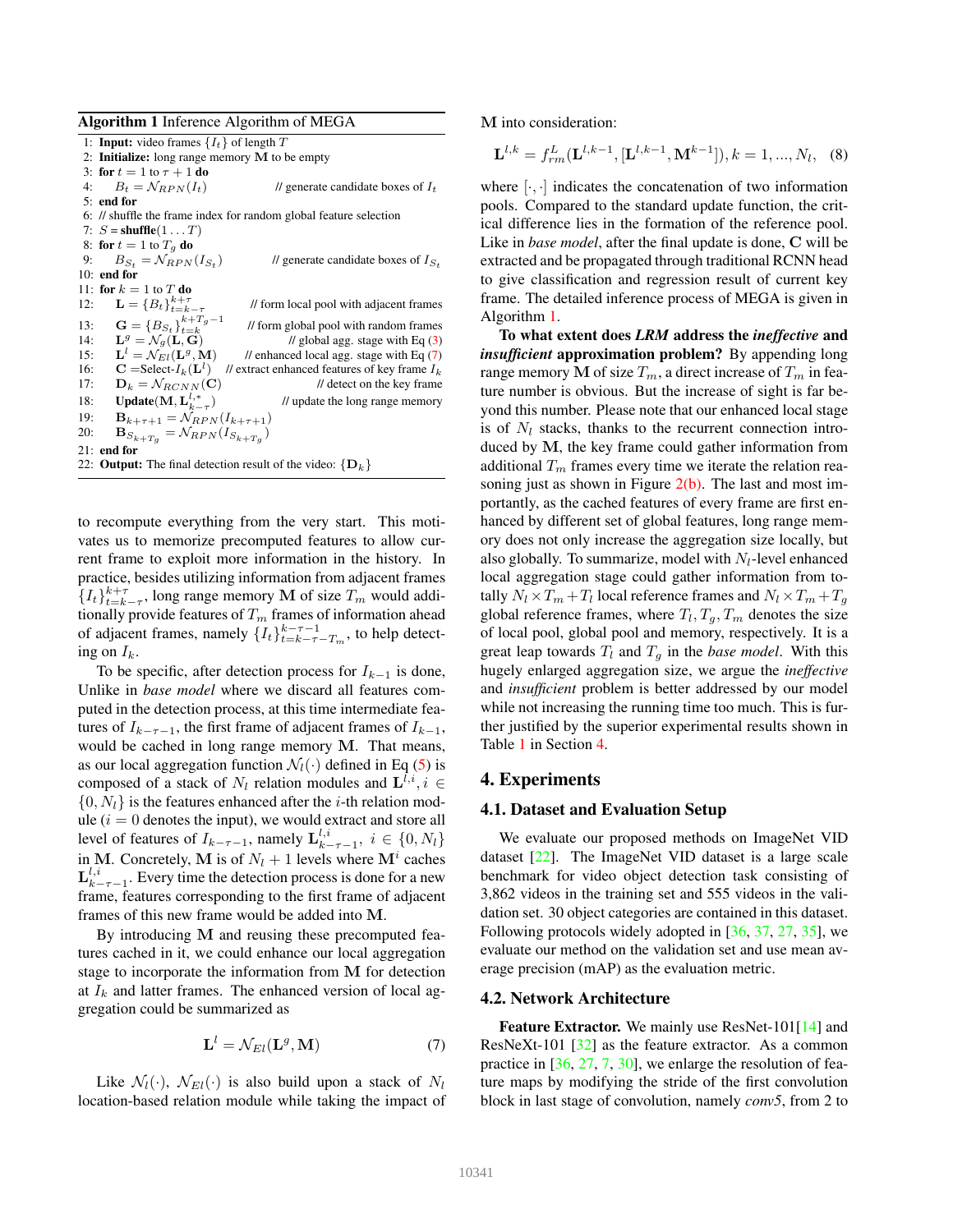1. To retain the receptive field size, the dilation of these convolutional layers is set as 2.

Detection Network. We use Faster R-CNN [21] as our detection module. The RPN head is added on the top of *conv4* stage. In RPN, the anchors are of 3 aspect ratios  $\{1:2, 1:1, 2:1\}$  and 4 scales  $\{64^2, 128^2, 256^2, 512^2\}$ , resulting in 12 anchors for each spatial location. During training and inference,  $N = 300$  candidate boxes are generated for each frame at an NMS threshold of 0.7 IoU. After boxes are generated, we apply RoI-Align [13] and a 1024-D fullyconnected layer after *conv5* stage to extract RoI feature for each box.

MEGA. At training and inference stages, the local temporal window size is set to  $T_l = 25$  ( $\tau = 12$ ). Note that the temporal span could be different on two sides of key frame in practice. For the sake of efficiency, we do not keep all candidate boxes produced by RPN for each local reference frame, instead 80 candidate boxes with highest objectness scores are selected. And in the latter stack of local aggregation stage, the number of boxes are further reduced to 20. As for the global reference frame, we totally select  $T<sub>g</sub> = 10$ frames and 80 proposals with highest objectness scores each frame. The size  $T_m$  of Long Range Memory is set to 25.

As for the global and local aggregation stage, the number of relation modules is set to  $N_g = 1$  and  $N_l = 3$ , respectively. For each relation module, the hyperparameter setting is the same as  $[15]$ .

## 4.3. Implementation Details

Following common protocols in [36, 27, 7, 30], we train our model on a combination of ImageNet VID and DET datasets. For the DET dataset, we select images that are of the same 30 classes as in the VID dataset. We implement MEGA mainly on maskrcnn-benchmark [19]. The iuput images are resized to have their shorter side to be 600 pixels. The whole architecture is trained on 4 RTX 2080ti GPUs with SGD. Each GPU holds one mini-batch and each mini-batch contains one set of images or frames. We train our network for totally 120K iteration, with learning rate 10<sup>−</sup><sup>3</sup> and 10<sup>−</sup><sup>4</sup> in the first 80K and in the last 40K iterations, respectively. At inference, an NMS of 0.5 IoU threshold is adopted to suppress reduplicate detection boxes.

**Training.** As the number of boxes prohibits the training process to be the same as the inference process, we adopt the strategy of temporal dropout[36] to train our model. Given key frame  $I_k$ , we randomly sample two frames from  $\{I_t\}_{t=k-\tau}^{k+\tau}$  and two frames from the whole video to approximately form L, G. Additional two frames from  $\{I_t\}_{t=k-\tau-T_m}^{k-\tau-1}$  are selected to construct M. For convenience, we name them as  $\hat{\mathbf{L}}$ ,  $\hat{\mathbf{G}}$  and  $\hat{\mathbf{L}}_M$ . We first apply *base model* on  $\tilde{G}$  and  $\tilde{L}_M$  and store all intermediate features produced as M. After that,  $L, G, M$  are propagated through full MEGA to generate C. Finally, the whole model

| Methods              | <b>Backbone</b> | local | global | $mAP(\%)$ |
|----------------------|-----------------|-------|--------|-----------|
| <b>FGFA [36]</b>     | ResNet-101      |       |        | 76.3      |
| MANet $[27]$         | ResNet-101      |       |        | 78.1      |
| <b>THP</b> [35]      | ResNet-101+DCN  |       |        | 78.6      |
| STSN <sub>[1]</sub>  | ResNet-101+DCN  |       |        | 78.9      |
| OGEMN <sub>[6]</sub> | ResNet-101+DCN  |       |        | 80.0      |
| <b>SELSA</b> [30]    | ResNet-101      |       |        | 80.3      |
| <b>RDN</b> [7]       | ResNet-101      |       |        | 81.8      |
| <b>RDN</b> [7]       | ResNeXt-101     |       |        | 83.2      |
| MEGA (ours)          | ResNet-101      |       |        | 82.9      |
|                      | ResNeXt-101     |       |        | 84.1      |

Table 1. Performance comparison with state-of-the-art end-to-end video object detection models on ImageNet VID validation set.

| Methods              | <b>Backbone</b>  | $mAP(\%)$ |
|----------------------|------------------|-----------|
| <b>FGFA [36]</b>     | ResNet-101       | 78.4      |
| ST-Lattice [4]       | ResNet-101       | 79.6      |
| MANet $[27]$         | ResNet-101       | 80.3      |
| D&T[9]               | ResNet-101       | 80.2      |
| STSN <sub>[1]</sub>  | $ResNet-101+DCN$ | 80.4      |
| <b>STMN [31]</b>     | ResNet-101       | 80.5      |
| <b>SELSA</b> [30]    | ResNet-101       | 80.5      |
| OGEMN <sub>[6]</sub> | $ResNet-101+DCN$ | 81.6      |
| <b>RDN</b> [7]       | ResNet-101       | 83.8      |
| MEGA (ours)          | ResNet-101       | 84.5      |
| <b>FGFA [36]</b>     | Inception-ResNet | 80.1      |
| D&T [9]              | Inception-v4     | 82.0      |
| <b>RDN</b> [7]       | $ResNeXt-101$    | 84.7      |
| MEGA (ours)          | ResNeXt-101      | 85.4      |

Table 2. Performance comparison with state-of-the-art video object detection models with post-processing methods (*e.g*. Seq-NMS, Tube Rescoring, BLR).

are trained with classification and regression losses over C. One thing needed to be pointed out is that we stop the gradient flow in the construction of  $\hat{M}$ . This behavior is similar to [5] but with different motivation: we would like the model to pay more attention on most adjacent frames.

#### 4.4. Main Results

Table 1 shows the result comparison between stateof-the-art end-to-end models without any post-processing. Among all methods, MEGA achieves the best performance and is the only method that takes full use of both global and local information. With ResNet-101 backbone, MEGA can achieve 82.9% mAP, 1.1% absolute improvement over the strongest competitor RDN. By replacing the backbone feature extractor from ResNet-101 to a stronger backbone ResNeXt-101, our method achieves better performance of 84.1% mAP just as expected. Among all competitors, RDN is the most representative method in local aggregation scheme while SELSA is the one in global aggregation scheme. RDN only models the relationship within a short local temporal range, while SELSA only builds sparse global connection. As discussed in Section 1, these methods may suffer from the *ineffective* and *insufficient* approxima-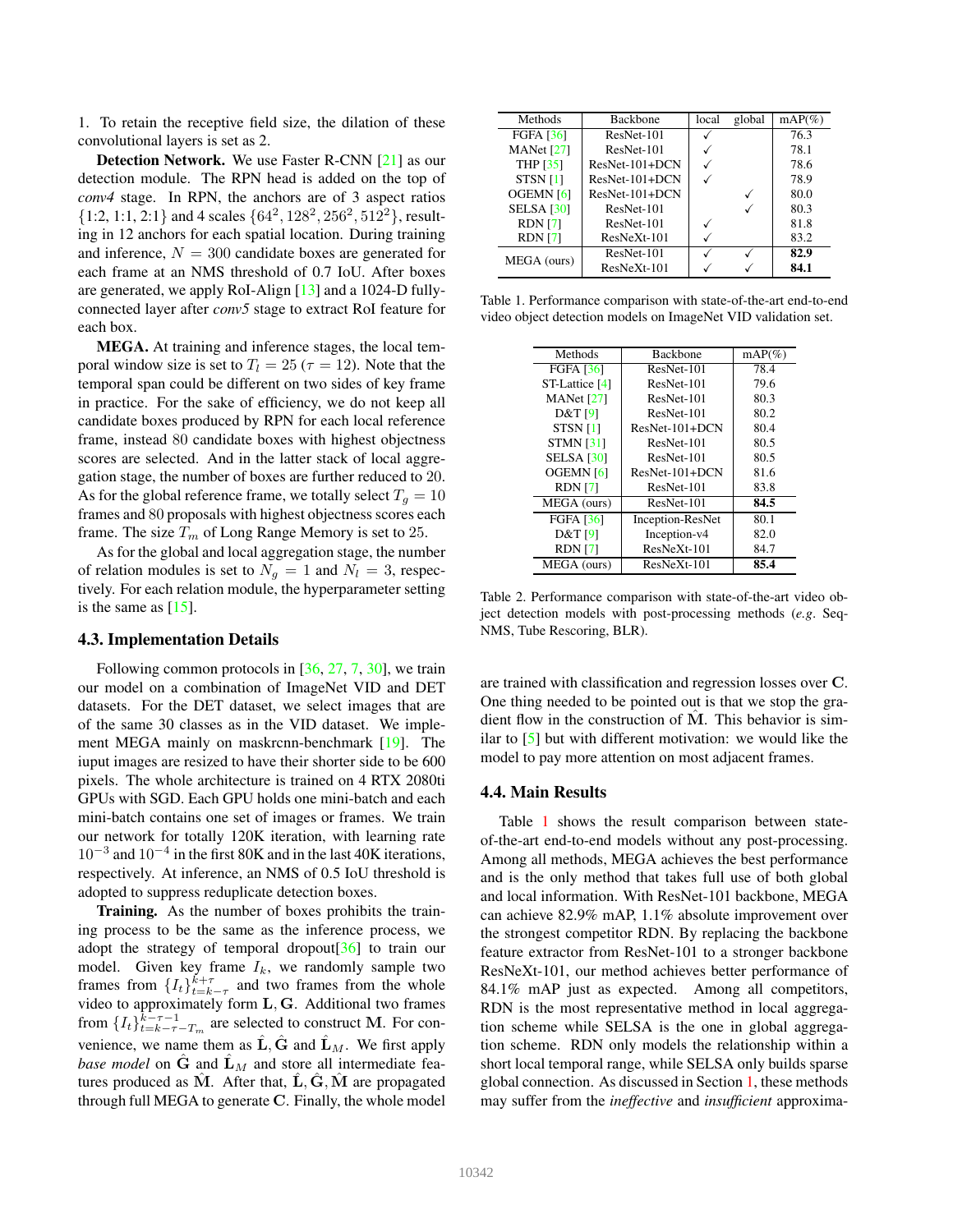| Methods              | local | global | memory | $mAP(\%)$ | $r$ untime $(ms)$ |
|----------------------|-------|--------|--------|-----------|-------------------|
| single frame         |       |        |        | 75.4      | 64                |
| base model           |       |        |        | 81.4      | 105.6             |
| + larger local range |       |        |        | 81.9      | 130               |
| MEGA                 |       |        |        | 82.9      | 114.5             |

Table 3. Performance of *base model* and MEGA.

tion problems which lead to inferior results than ours.

Like many previous methods that could get further improvement by post processing, it could also benefit ours. Here the post processing technique we adopt is BLR [7], which is done by finding optimal paths in the whole video and then re-score detection boxes in each path. Table 2 summarizes the results of state-of-the-art methods with different post-processing techniques. With no doubt, our method still performs the best, obtaining 84.5% and 85.4% mAP with backbone ResNet-101 and ResNeXt-101, respectively.

## 4.5. Ablation Study

To examine the impact of the key components in our MEGA, we conduct extensive experiments to study how they contribute to our final performance.

Long Range Memory. We would first explore the effect of *LRM* as it plays the key role in our full model. We show the performance comparison results between *base model* and MEGA in Table 3. As shown in the table, a gap of 1.5% mAP exists between these two models, which is a significant improvement. Gap of 1% mAP still exists after increasing *base model*'s local span  $\tau$  to  $\tau + \frac{T_m}{2}$ , while running at a much slower speed. We argue the superior performance of MEGA is brought by the novel *LRM* module which enables one frame could gather information efficiently from much longer content, both globally and locally.

Table 4 shows the results of removing global or local information from MEGA. In the default setting, the number of relation modules in the global aggregation stage and local aggregation stage is  $N_q = 1$  and  $N_l = 3$ , respectively. To study the effect of global features, We simply set  $N<sub>g</sub>$  to 0 to remove the influence from it. As shown in the table, MEGA experiences a sheer performance loss of 1.6% mAP by removing the global features. We also conduct an experiment by setting  $N_l$  to 4 which means to keep the number of parameters as the same as MEGA though it is not fully comparable (the local range is larger). And this experiment gives 81.6% mAP which is still lower. The above results show the importance of global feature aggregation.

To see the importance of local information, we conduct an experiment by setting  $N_g$  to 4 and  $N_l$  to 0, also the local temporal window size  $T_l$  and the number of global reference frames  $T<sub>g</sub>$  is changed to 1 and 25, respectively. Under this setting, one frame could only enhanced by global information while keeping the number of parameters the same as MEGA. The result is given in the last row of Table 4. As

| Method                 | $N_I$ | $mAP(\%)$ |
|------------------------|-------|-----------|
| <b>MEGA</b>            |       | 82.9      |
| MEGA (no global stage) |       | 81.3      |
|                        |       | 81.6      |
| MEGA (no local stage)  |       | 81.8      |

Table 4. Ablation study on the global and local feature aggregation.  $N_l$  and  $N_g$  is the number of relation modules in local aggregation stage and global aggregation stage, respectively. By setting  $N_l$  or  $N_q$  to 0 removes the influence of local or global information.

can be seen, this result is 1.1% lower than our full model, indicating the necessity of local features.

From Table 3 and 4, an interesting conclusion could be drawn. It is the combination of local features, global features and memory that empowers MEGA to obtain superior result, and three components alone is not sufficient. With memory, one frame could get access to more global and local features and in turn, this enhanced frame could offer us a more compact memory. This manner justifies our intuition that a better approximation of Figure  $1(a)$  is a promising direction to boost the performance on video object detection.

Figure 3 showcases one hard example in video object detection. As the lizard is presented in a rare pose for quite a while, only exploiting local information is not able to tell us what it is. The top two rows shows the result of single frame and local aggregation. They are not able to recognize the object with just local information. By taking global features into consideration, the model overcomes this difficult case by aggregating features from distinct object from global frames. The last two rows show the result of *base model* and MEGA. The result gets better when more information is incorporated just as expected.

Aggregation Scale. The aggregation scale here means the content one frame could gather from, globally or locally. Totally four hyperparameters, global reference frame number  $T_g$ , local reference frame number  $T_l$ , number of relation modules in local aggregation stage  $N_l$  and memory size  $T_m$ would influence the aggregation scale. The result is given in Table 5. (a) The result of different number of  $T<sub>q</sub>$ . As can be seen, there is only minor difference between them. As discussed in Section 3.2, the number of global reference frames one frame could see is  $N_l \times T_m + T_g$ , which indicates the influence from  $T_g$  is minor compared to  $N_l$  and  $T_m$ . (b) As for  $T_l$ , the result is similar with  $T_g$ . (c)(d) The result for  $N_l$  and  $T_m$ . These two parameters jointly influence the global and local range of MEGA. The performance of MEGA gets worse when  $N_l$  or  $T_m$  is small, which implies larger aggregation scale matters. The improvement saturates when  $N_l$  or  $T_m$  gets bigger, which may suggest that a proper approximation is sufficient enough.

Types of Relation Modules. As we has discussed earlier, we differentiate two types of relation modules by whether incorporating the location information into the re-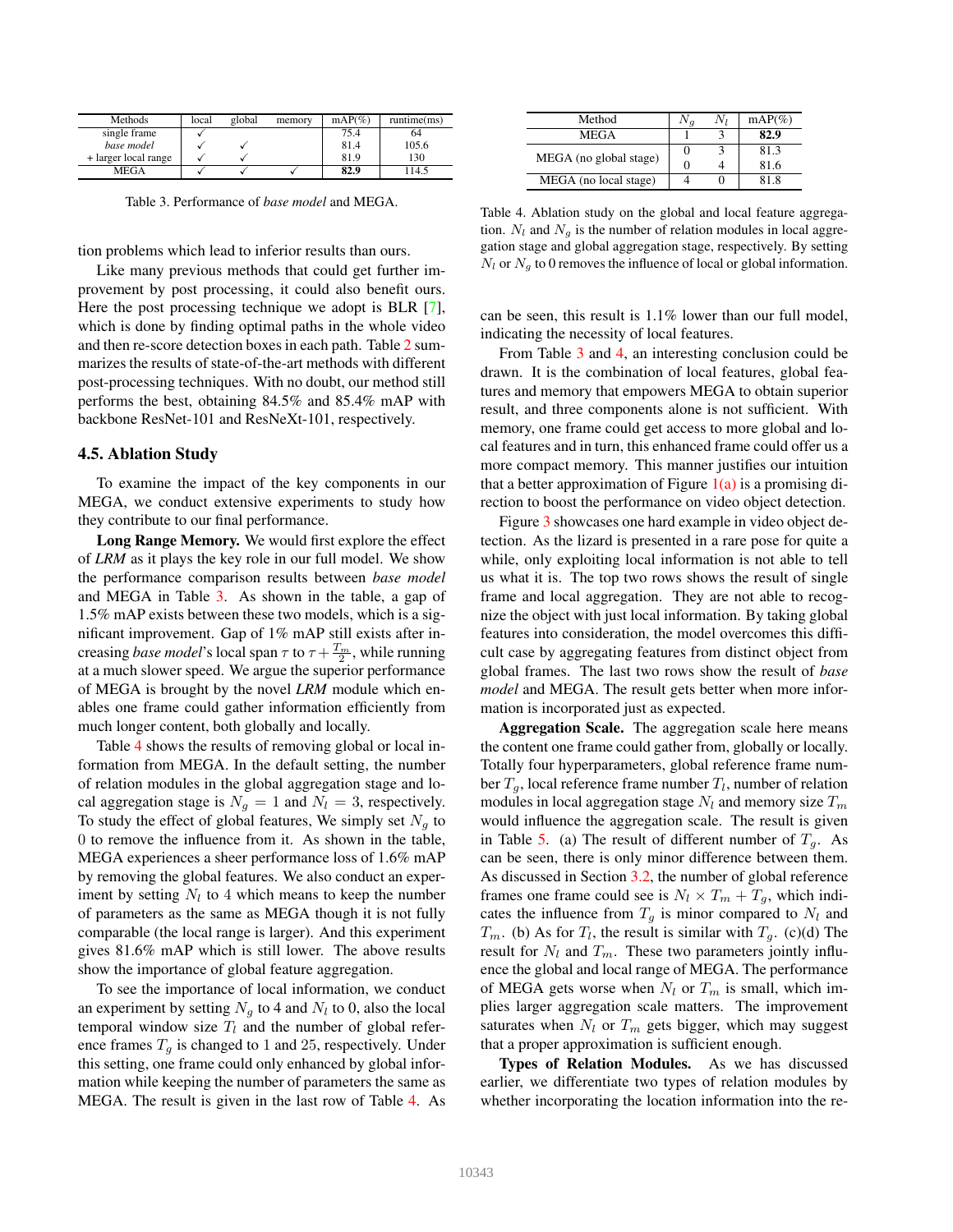

Figure 3. Example detection results of methods that incorporates different amount of local and global information.

| (a) Global reference frame number $T_a$                  |       |                                        |       |       |       |
|----------------------------------------------------------|-------|----------------------------------------|-------|-------|-------|
| $T_q$                                                    | 5     | $10*$                                  | 15    | 20    |       |
| $mAP(\%)$                                                | 82.7  | 82.9                                   | 82.9  | 83.0  |       |
| runtime $(ms)$                                           | 111.6 | 114.5                                  | 117.4 | 124.2 |       |
|                                                          |       | (b) Local reference frame number $T_1$ |       |       |       |
| $T_{l}$                                                  | 13    | 17                                     | 21    | $25*$ | 29    |
| $mAP(\%)$                                                | 82.6  | 82.7                                   | 82.8  | 82.9  | 82.9  |
| runtime (ms)                                             | 99.2  | 105.9                                  | 109.7 | 114.5 | 122.1 |
| (c) number of relation modules in local agg. stage $N_l$ |       |                                        |       |       |       |
| $N_I$                                                    |       | $\mathcal{D}_{\mathcal{L}}$            | $3*$  | 4     |       |
| $mAP(\%)$                                                | 82.1  | 82.5                                   | 82.9  | 83.0  |       |
| runtime (ms)                                             | 100.6 | 108.7                                  | 114.5 | 122.3 |       |
| (d) Memory size $T_m$                                    |       |                                        |       |       |       |
| $T_m$                                                    | 5     | 15                                     | $25*$ | 35    | 45    |
| $mAP(\%)$                                                | 82.0  | 82.3                                   | 82.9  | 82.9  | 83.0  |
| runtime (ms)                                             | 111.3 | 113                                    | 114.5 | 115.4 | 116.1 |

Table 5. Ablation study on different global reference frame number  $T_q$ , local reference frame number  $T_l$ , number of relation modules in local aggregation stage  $N_l$  and memory size  $T_m$ . Default parameter is indicated by \*.

lation weights. By incorporating location information in global aggregation stage, we obtain inferior result of 82.5% mAP, which verifies that incorporating the location information to the global aggregation stage would harm the overall performance.

Online Setting. How would our model behave if current frame could only access information from previous frames? We refer this setting as online setting, which is an often confronted situation in practice. In experiment, we still keep the number of local reference frames  $T_l$  to be 25 while modifying the adjacent frames of key frame  $I_k$  to be  $\{I_t\}_{t=k-T_l+1}^k$ . As for global information, the sampling range is limited to all previous frames of current frame while keeping global sampling number  $T_g$  the same as before. With this limited

sight, the modified MEGA could also obtain 81.9% mAP. To the best of our knowledge, the previous state-of-the-art performance under the same setting is OGEMN's 80.0% mAP, which uses a variant of memory network to boost detection. As memory network could be treated as a way to build sparse connection among different frames, it could be classified into global aggregation scheme. This method also suffers from the *ineffective* and *insufficient* problem, which results in inferior performance than ours.

**Running Time.** The running time of our model is given in Table 3. Compared to the *base model*, MEGA boosts the overall performance by a large margin while only introducing little computation overhead. This result suggests the efficiency of our method.

# 5. Conclusion

In this work, we present Memory Enhance Global-Local Aggregation Network (MEGA), which takes a joint view of both global and local information aggregation to solve video object detection. Particularly, we first thoroughly analyze the *ineffecitve* and *insufficient* problems existed in recent methods. Then we propose to solve these problems in a two-stage manner, in the first stage we aggregate global features into local features towards solving the *ineffective* problem. Afterwards, a novel *Long Range Memory* is introduced to solve the *insufficient* problem. Experiments conducted on ImageNet VID dataset validate the effectiveness of our method.

# Acknowledgement

This work is supported by National Key R&D Program of China (2018YFB1402600), BJNSF (L172037), Beijing Acedemy of Artificial Intelligence and Zhejiang Lab.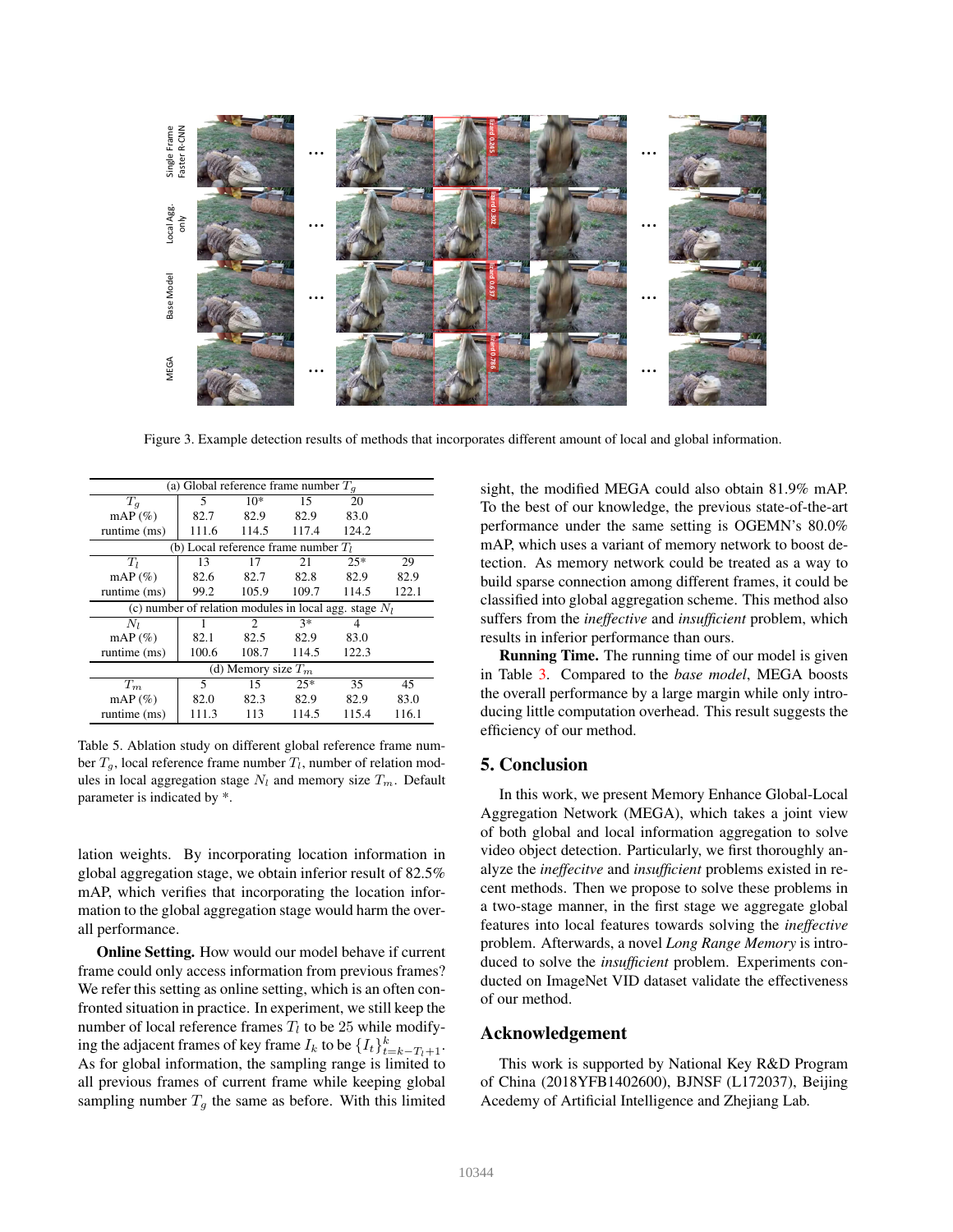# References

- [1] Gedas Bertasius, Lorenzo Torresani, and Jianbo Shi. Object detection in video with spatiotemporal sampling networks. In *ECCV*, pages 342–357, 2018. 2, 6
- [2] Zhaowei Cai and Nuno Vasconcelos. Cascade R-CNN: delving into high quality object detection. In *CVPR*, pages 6154– 6162, 2018. 2
- [3] Yue Cao, Jiarui Xu, Stephen Lin, Fangyun Wei, and Han Hu. Gcnet: Non-local networks meet squeeze-excitation networks and beyond. In *ICCV Workshops*, pages 0–0, 2019. 2
- [4] Kai Chen, Jiaqi Wang, Shuo Yang, Xingcheng Zhang, Yuanjun Xiong, Chen Change Loy, and Dahua Lin. Optimizing video object detection via a scale-time lattice. In *CVPR*, pages 7814–7823, 2018. 6
- [5] Zihang Dai, Zhilin Yang, Yiming Yang, Jaime G. Carbonell, Quoc Viet Le, and Ruslan Salakhutdinov. Transformer-xl: Attentive language models beyond a fixed-length context. In *ACL*, pages 2978–2988, 2019. 3, 4, 6
- [6] Hanming Deng, Yang Hua, Tao Song, Zongpu Zhang, Zhengui Xue, Ruhui Ma, Neil Robertson, and Haibing Guan. Object guided external memory network for video object detection. In *ICCV*, October 2019. 2, 6
- [7] Jiajun Deng, Yingwei Pan, Ting Yao, Wengang Zhou, Houqiang Li, and Tao Mei. Relation distillation networks for video object detection. In *ICCV*, October 2019. 2, 3, 5, 6, 7
- [8] Alexey Dosovitskiy, Philipp Fischer, Eddy Ilg, Philip Häusser, Caner Hazirbas, Vladimir Golkov, Patrick van der Smagt, Daniel Cremers, and Thomas Brox. Flownet: Learning optical flow with convolutional networks. In *ICCV*, pages 2758–2766, 2015. 2
- [9] Christoph Feichtenhofer, Axel Pinz, and Andrew Zisserman. Detect to track and track to detect. In *ICCV*, pages 3057– 3065, 2017. 2, 6
- [10] Ross B. Girshick. Fast R-CNN. In *ICCV*, pages 1440–1448, 2015. 2
- [11] Ross B. Girshick, Jeff Donahue, Trevor Darrell, and Jitendra Malik. Rich feature hierarchies for accurate object detection and semantic segmentation. In *CVPR*, pages 580–587, 2014. 2
- [12] Wei Han, Pooya Khorrami, Tom Le Paine, Prajit Ramachandran, Mohammad Babaeizadeh, Honghui Shi, Jianan Li, Shuicheng Yan, and Thomas S. Huang. Seq-nms for video object detection. *arxiv*, abs/1602.08465, 2016. 2
- [13] Kaiming He, Georgia Gkioxari, Piotr Dollár, and Ross B. Girshick. Mask R-CNN. In *ICCV*, pages 2980–2988, 2017. 6
- [14] Kaiming He, Xiangyu Zhang, Shaoqing Ren, and Jian Sun. Deep residual learning for image recognition. In *CVPR*, pages 770–778, 2016. 2, 5
- [15] Han Hu, Jiayuan Gu, Zheng Zhang, Jifeng Dai, and Yichen Wei. Relation networks for object detection. In *CVPR*, pages 3588–3597, 2018. 2, 3, 6
- [16] Kai Kang, Wanli Ouyang, Hongsheng Li, and Xiaogang Wang. Object detection from video tubelets with convolutional neural networks. In *CVPR*, pages 817–825, 2016. 2
- [17] Alex Krizhevsky, Ilya Sutskever, and Geoffrey E. Hinton. Imagenet classification with deep convolutional neural networks. In *NeurIPS*, pages 1106–1114, 2012. 2
- [18] Hei Law and Jia Deng. Cornernet: Detecting objects as paired keypoints. In *ECCV*, pages 765–781, 2018. 2
- [19] Francisco Massa and Ross Girshick. maskrcnn-benchmark: Fast, modular reference implementation of Instance Segmentation and Object Detection algorithms in PyTorch. https://github.com/facebookresearch/ maskrcnn-benchmark, 2018. 6
- [20] Seoung Wug Oh, Joon-Young Lee, Ning Xu, and Seon Joo Kim. Video object segmentation using space-time memory networks. In *ICCV*, pages 9225–9234, 2019. 2, 3
- [21] Shaoqing Ren, Kaiming He, Ross B. Girshick, and Jian Sun. Faster R-CNN: towards real-time object detection with region proposal networks. In *NeurIPS*, pages 91–99, 2015. 2, 6
- [22] Olga Russakovsky, Jia Deng, Hao Su, Jonathan Krause, Sanjeev Satheesh, Sean Ma, Zhiheng Huang, Andrej Karpathy, Aditya Khosla, Michael S. Bernstein, Alexander C. Berg, and Fei-Fei Li. Imagenet large scale visual recognition challenge. *International Journal of Computer Vision*, 115(3):211–252, 2015. 5
- [23] Mykhailo Shvets, Wei Liu, and Alexander C. Berg. Leveraging long-range temporal relationships between proposals for video object detection. In *ICCV*, pages 9755–9763, 2019. 2
- [24] Karen Simonyan and Andrew Zisserman. Very deep convolutional networks for large-scale image recognition. In *ICLR*, 2015. 2
- [25] Christian Szegedy, Wei Liu, Yangqing Jia, Pierre Sermanet, Scott E. Reed, Dragomir Anguelov, Dumitru Erhan, Vincent Vanhoucke, and Andrew Rabinovich. Going deeper with convolutions. In *CVPR*, pages 1–9, 2015. 2
- [26] Ashish Vaswani, Noam Shazeer, Niki Parmar, Jakob Uszkoreit, Llion Jones, Aidan N. Gomez, Lukasz Kaiser, and Illia Polosukhin. Attention is all you need. In *NeruIPS*, pages 5998–6008, 2017. 3
- [27] Shiyao Wang, Yucong Zhou, Junjie Yan, and Zhidong Deng. Fully motion-aware network for video object detection. In *ECCV*, 2018. 2, 5, 6
- [28] Sanghyun Woo, Dahun Kim, Donghyeon Cho, and In So Kweon. Linknet: Relational embedding for scene graph. In *NeurIPS*, pages 558–568, 2018. 2, 3
- [29] Chao-Yuan Wu, Christoph Feichtenhofer, Haoqi Fan, Kaiming He, Philipp Krähenbühl, and Ross B. Girshick. Longterm feature banks for detailed video understanding. In *CVPR*, pages 284–293, 2019. 2, 3
- [30] Haiping Wu, Yuntao Chen, Naiyan Wang, and Zhaoxiang Zhang. Sequence level semantics aggregation for video object detection. In *ICCV*, October 2019. 2, 5, 6
- [31] Fanyi Xiao and Yong Jae Lee. Video object detection with an aligned spatial-temporal memory. In *ECCV*, pages 494–510, 2018. 2. 6
- [32] Saining Xie, Ross B. Girshick, Piotr Dollár, Zhuowen Tu, and Kaiming He. Aggregated residual transformations for deep neural networks. In *CVPR*, pages 5987–5995, 2017. 5
- [33] Jiarui Xu, Yue Cao, Zheng Zhang, and Han Hu. Spatialtemporal relation networks for multi-object tracking. In *ICCV*, pages 3988–3998, 2019. 2
- [34] Xingyi Zhou, Jiacheng Zhuo, and Philipp Krähenbühl. Bottom-up object detection by grouping extreme and center points. In *CVPR*, pages 850–859, 2019. 2